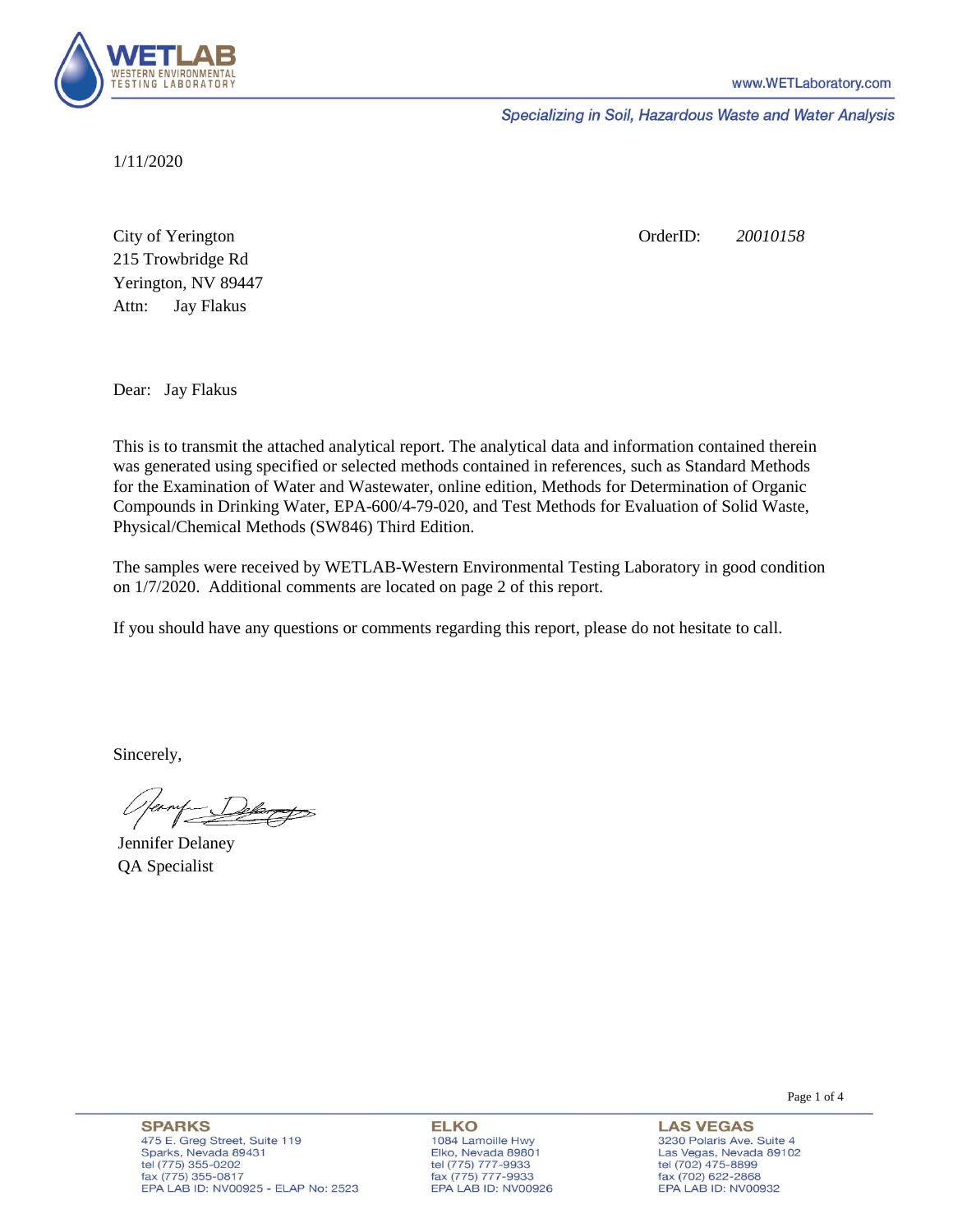### *City of Yerington - 20010158*

### **Specific Report Comments**

None

| <b>Report Legend</b> |                          |                                                                                                                                                                                                                           |
|----------------------|--------------------------|---------------------------------------------------------------------------------------------------------------------------------------------------------------------------------------------------------------------------|
| B                    |                          | Blank contamination; Analyte detected above the method reporting limit in an associated blank                                                                                                                             |
| D                    |                          | Due to the sample matrix dilution was required in order to properly detect and report the analyte. The reporting limit has<br>been adjusted accordingly.                                                                  |
| HT                   | $\overline{\phantom{a}}$ | Sample analyzed beyond the accepted holding time                                                                                                                                                                          |
| J                    | ۰.                       | The reported value is between the laboratory method detection limit and the laboratory practical quantitation limit. The<br>reported result should be considered an estimate.                                             |
| K                    |                          | The TPH Diesel Concentration reported here likely includes some heavier TPH Oil hydrocarbons reported in the TPH<br>Diesel range as per EPA 8015.                                                                         |
| L                    |                          | The TPH Oil Concentration reported here likely includes some lighter TPH Diesel hydrocarbons reported in the TPH Oil<br>range as per EPA 8015.                                                                            |
| M                    | $\mathbf{u}$             | The matrix spike/matrix spike duplicate (MS/MSD) values for the analysis of this parameter were outside acceptance<br>criteria due to probable matrix interference. The reported result should be considered an estimate. |
| N                    |                          | There was insufficient sample available to perform a spike and/or duplicate on this analytical batch.                                                                                                                     |
| NC.                  |                          | Not calculated due to matrix interference                                                                                                                                                                                 |
| QD                   |                          | The sample duplicate or matrix spike duplicate analysis demonstrated sample imprecision. The reported result should be<br>considered an estimate.                                                                         |
| QL                   | $\mathbf{u}$             | The result for the laboratory control sample (LCS) was outside WETLAB acceptance criteria and reanalysis was not<br>possible. The reported data should be considered an estimate.                                         |
| S                    |                          | Surrogate recovery was outside of laboratory acceptance limits due to matrix interference. The associated blank and LCS<br>surrogate recovery was within acceptance limits                                                |
| SC                   |                          | Spike recovery not calculated. Sample concentration >4X the spike amount; therefore, the spike could not be adequately<br>recovered                                                                                       |
| U                    | $\overline{\phantom{a}}$ | The analyte was analyzed for, but was not detected above the level of the reported sample reporting/quantitation limit. The<br>reported result should be considered an estimate.                                          |
| Conoral Lah Commonts |                          |                                                                                                                                                                                                                           |

#### **General Lab Comments**

Per method recommendation (section 4.4), Samples analyzed by methods EPA 300.0 and EPA 300.1 have been filtered prior to analysis.

The following is an interpretation of the results from EPA method 9223B:

A result of zero (0) indicates absence for both coliform and Escherichia coli meaning the water meets the microbiological requirements of the U.S. EPA Safe Drinking Water Act (SDWA). A result of one (1) for either test indicates presence and the water does not meet the SDWA requirements. Waters with positive tests should be disinfected by a certified water treatment operator and retested.

Per federal regulation the holding time for the following parameters in aqueous/water samples is 15 minutes: Residual Chlorine, pH, Dissolved Oxygen, Sulfite.

**LAS VEGAS** 3230 Polaris Ave. Suite 4 Las Vegas, Nevada 89102 tel (702) 475-8899 fax (702) 47 3-8899<br>fax (702) 622-2868<br>EPA LAB ID: NV00932

Page 2 of 4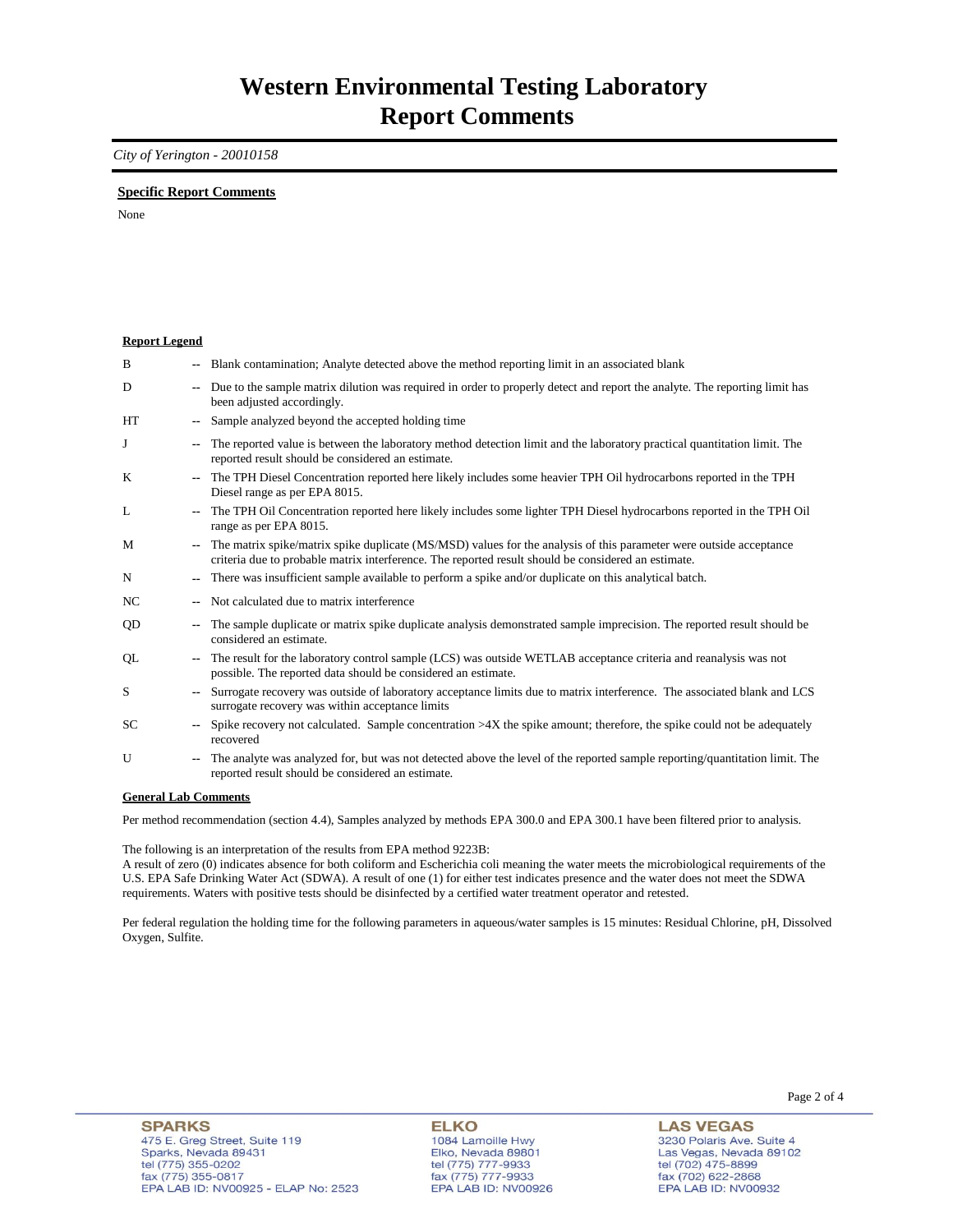## **Western Environmental Testing Laboratory Analytical Report**

| <b>City of Yerington</b>        |                                         |                |              |              |           | <b>Date Printed:</b>                     |               | 1/11/2020       |         |
|---------------------------------|-----------------------------------------|----------------|--------------|--------------|-----------|------------------------------------------|---------------|-----------------|---------|
| 215 Trowbridge Rd               |                                         |                |              |              |           | OrderID:                                 |               | 20010158        |         |
| Yerington, NV 89447             |                                         |                |              |              |           |                                          |               |                 |         |
| <b>Attn:</b> Jay Flakus         |                                         |                |              |              |           |                                          |               |                 |         |
| <b>Phone:</b> (775) 302-1155    | Fax:<br><b>NoFax</b>                    |                |              |              |           |                                          |               |                 |         |
| <b>PO\Project:</b>              | City of Yerington / LY-0255-C / NV-0255 |                |              |              |           |                                          |               |                 |         |
|                                 |                                         |                |              |              |           | Collect Date/Time: 1/7/2020 10:35        |               |                 |         |
| <b>Customer Sample ID:</b>      | South Lyon Medical                      |                |              |              |           |                                          |               |                 |         |
| <b>WETLAB Sample ID:</b>        | 20010158-001                            |                |              |              |           | <b>Receive Date:</b> 1/7/2020 14:13      |               |                 |         |
| Analyte                         | Method                                  | <b>Results</b> | Units        | DF           | RL        | Analyzed                                 | <b>DW MCL</b> | Pass/Fail LabID |         |
| <b>Microbiological Analyses</b> |                                         |                |              |              |           |                                          |               |                 |         |
| <b>Total Coliform</b>           | SM 9223B (IDEX 0                        |                | $/100$ mL    | 1            |           | 1/7/2020                                 | $0/100$ mL    | Pass            | NV00925 |
| Escherichia Coli                | SM 9223B (IDEX 0                        |                | $/100$ mL    | 1            |           | 1/7/2020                                 | $0/100$ mL    | Pass            | NV00925 |
| <b>Customer Sample ID:</b>      | 4 Cherry Hills Dr                       |                |              |              |           | <b>Collect Date/Time:</b> 1/7/2020 10:50 |               |                 |         |
| <b>WETLAB Sample ID:</b>        | 20010158-002                            |                |              |              |           | <b>Receive Date:</b> 1/7/2020 14:13      |               |                 |         |
| Analyte                         | Method                                  | <b>Results</b> | Units        | DF           | RL        | Analyzed                                 | <b>DW MCL</b> | Pass/Fail LabID |         |
| <b>Microbiological Analyses</b> |                                         |                |              |              |           |                                          |               |                 |         |
| <b>Total Coliform</b>           | SM 9223B (IDEX 0                        |                | $/100$ mL    | 1            |           | 1/7/2020                                 | $0/100$ mL    | Pass            | NV00925 |
| Escherichia Coli                | SM 9223B (IDEX 0                        |                | $/100$ mL    | 1            |           | 1/7/2020                                 | $0/100$ mL    | Pass            | NV00925 |
| <b>Customer Sample ID:</b>      | 185 Sunset Hills                        |                |              |              |           | <b>Collect Date/Time:</b> 1/7/2020 11:00 |               |                 |         |
| <b>WETLAB Sample ID:</b>        | 20010158-003                            |                |              |              |           | <b>Receive Date:</b> 1/7/2020 14:13      |               |                 |         |
| Analyte                         | Method                                  | <b>Results</b> | Units        | DF           | RL        | Analyzed                                 | <b>DW MCL</b> | Pass/Fail LabID |         |
| <b>Microbiological Analyses</b> |                                         |                |              |              |           |                                          |               |                 |         |
| <b>Total Coliform</b>           | SM 9223B (IDEX 0                        |                | $/100$ mL    | 1            |           | 1/7/2020                                 | $0/100$ mL    | Pass            | NV00925 |
| Escherichia Coli                | SM 9223B (IDEX 0                        |                | $/100$ mL    | 1            |           | 1/7/2020                                 | $0/100$ mL    | Pass            | NV00925 |
| <b>Customer Sample ID:</b>      | 352 2nd Ave                             |                |              |              |           | <b>Collect Date/Time:</b> 1/7/2020 11:25 |               |                 |         |
| <b>WETLAB Sample ID:</b>        | 20010158-004                            |                |              |              |           | <b>Receive Date:</b> 1/7/2020 14:13      |               |                 |         |
| Analyte                         | Method                                  | <b>Results</b> | <b>Units</b> | DF           | <b>RL</b> | Analyzed                                 | <b>DW MCL</b> | Pass/Fail LabID |         |
| <b>Microbiological Analyses</b> |                                         |                |              |              |           |                                          |               |                 |         |
| <b>Total Coliform</b>           | SM 9223B (IDEX 0                        |                | $/100$ mL    | 1            |           | 1/7/2020                                 | $0/100$ mL    | Pass            | NV00925 |
| Escherichia Coli                | SM 9223B (IDEX 0                        |                | $/100$ mL    | $\mathbf{1}$ |           | 1/7/2020                                 | $0/100$ mL    | Pass            | NV00925 |

*DF=Dilution Factor, RL = Reporting Limit (minimum 3X the MDL), ND = Not Detected <RL or <MDL (if listed)* Page 3 of 4

**SPARKS** 475 E. Greg Street, Suite 119 Sparks, Nevada 89431<br>tel (775) 355-0202<br>fax (775) 355-0817 EPA LAB ID: NV00925 - ELAP No: 2523

**ELKO** 1084 Lamoille Hwy Polyton, Nevada 89801<br>tel (775) 777-9933<br>fax (775) 777-9933<br>EPA LAB ID: NV00926

**LAS VEGAS** 3230 Polaris Ave. Suite 4 Las Vegas, Nevada 89102<br>tel (702) 475-8899<br>fax (702) 622-2868<br>EPA LAB ID: NV00932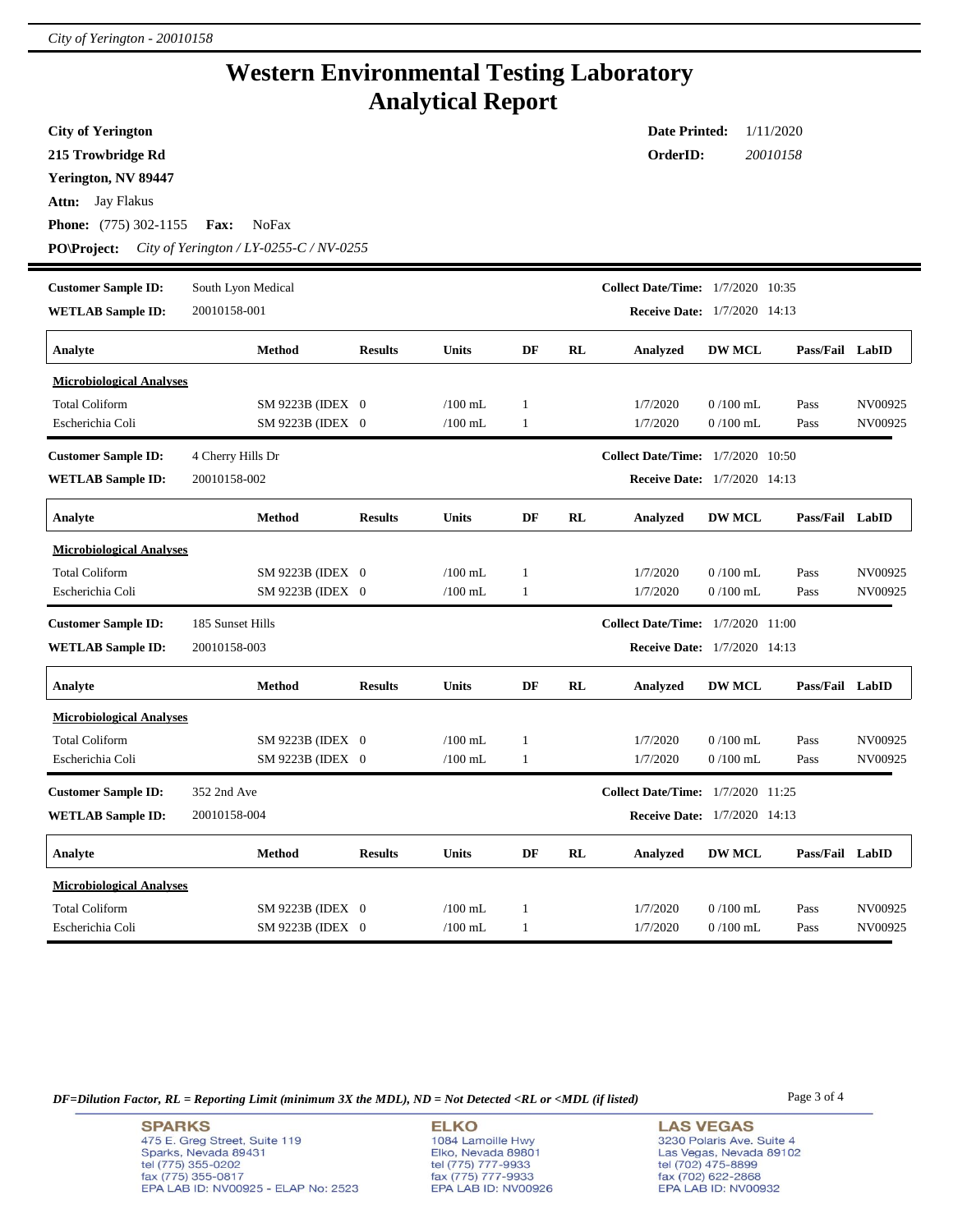# **Western Environmental Testing Laboratory QC Report**

| <b>OCBatchID</b> | <b>OCTvpe</b> | <b>Parameter</b> | Method        | <b>Result</b> | Actual | $%$ Rec | Units           |
|------------------|---------------|------------------|---------------|---------------|--------|---------|-----------------|
| QC20010254       | Blank 1       | Total Coliform   | SM 9223B (ID  |               |        |         | $\sqrt{100}$ mL |
|                  |               | Escherichia Coli | SM 9223B (ID) |               |        |         | $\sqrt{100}$ mL |

*DF=Dilution Factor, RL = Reporting Limit (minimum 3X the MDL), ND = Not Detected <RL or <MDL (if listed)* Page 4 of 4

**SPARKS** 475 E. Greg Street, Suite 119 Sparks, Nevada 89431<br>tel (775) 355-0202<br>fax (775) 355-0817 EPA LAB ID: NV00925 - ELAP No: 2523

**ELKO** 1084 Lamoille Hwy Polyton, Nevada 89801<br>tel (775) 777-9933<br>fax (775) 777-9933<br>EPA LAB ID: NV00926

**LAS VEGAS** 3230 Polaris Ave. Suite 4 Las Vegas, Nevada 89102<br>tel (702) 475-8899<br>fax (702) 622-2868<br>EPA LAB ID: NV00932